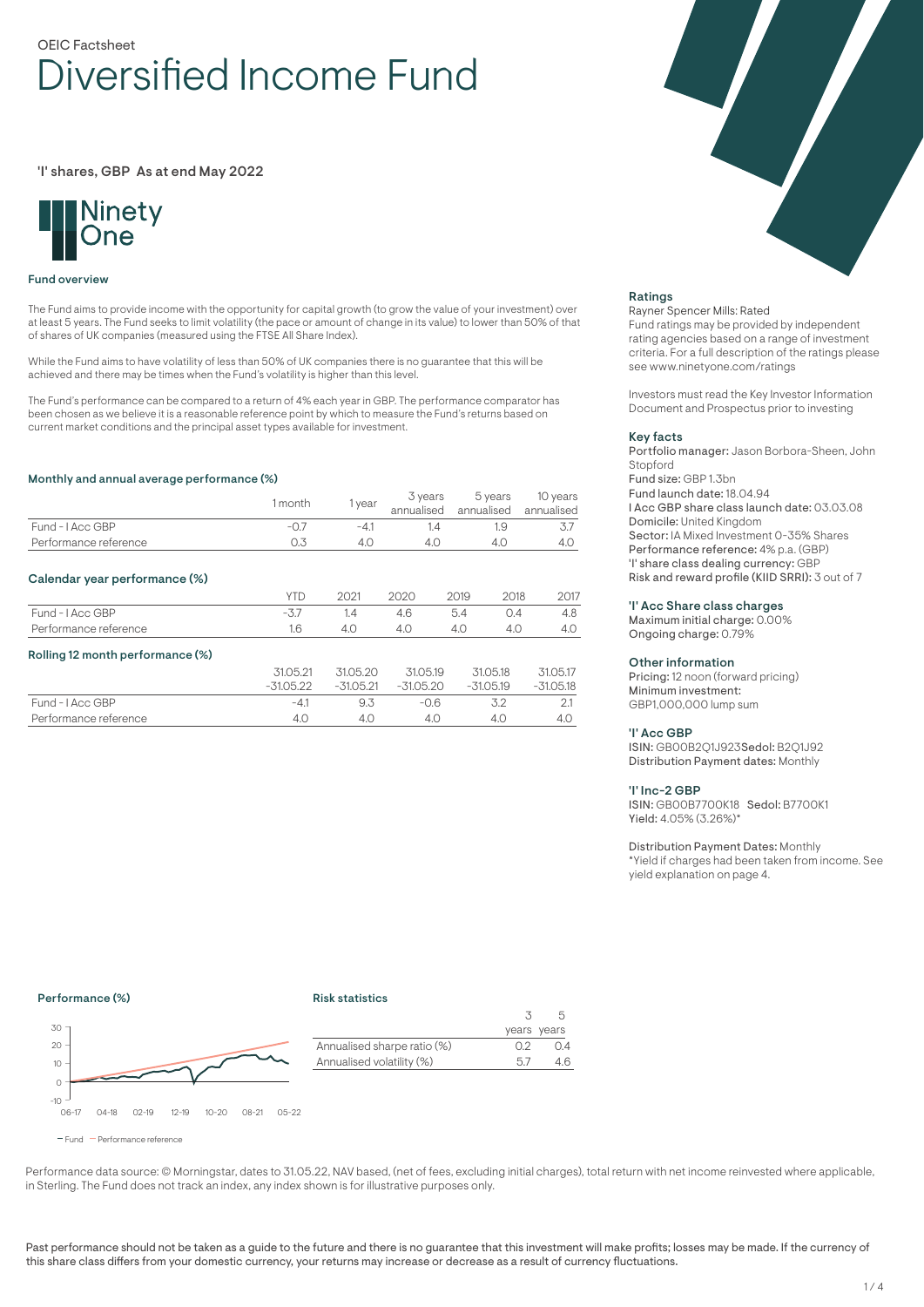# Diversified Income Fund

# Top bond holdings (%) United States Treasury Note 2.75 Nov 15 42 2.2 New Zealand Local Government 3.5 New Zealand Local Government 5.5<br>Apr 14 33 Mexican Bonos 10 Dec 05 24 1.7 Mexican Bonos 8 Sep 05 24 1.7 Republic of South Africa 8 Jan 3130 1.6 Brazil Notas do Tesouro Nacional 10 Brazil Notas do Tesouro Nacional IO<br>Jan 0125 Mexican Bonos 8 Dec 07 23 1.4 Province of British Columbia 4.7 Jun 1.3 18 37 Republic of South Africa 10.5 Dec 21 <sub>1.3</sub><br>26 1.3 Brazil Notas Do Tesouro Nacional 10 Brazil Notas Do Tesouro Nacional To 1.2<br>Jan 01 23 Total 15.7

Number of bond holdings: 237

### Top equity holdings (%)

| Johnson & Johnson   | 1.0 |
|---------------------|-----|
| Broadcom Inc        | 1.0 |
| Diageo Plc          | 0.9 |
| Roche Holding AG    | 0.9 |
| 3i Group Plc        | 0.8 |
| PepsiCo Inc         | 0.8 |
| Nestle SA           | 0.8 |
| Hannover Rueck SE   | 0.7 |
| Sanofi              | 0.7 |
| JPMorgan Chase & Co | 0.7 |
| Total               | 8.3 |
|                     |     |

Number of equity holdings: 63

# Sector analysis (%)

| Developed Market<br>Sovereign                        | 27.9   |
|------------------------------------------------------|--------|
| Equity                                               | 23.9   |
| <b>Emerging Market Local</b><br><b>Currency Debt</b> | 19.6   |
| Investment Grade<br>Corporate                        | 14.3   |
| <b>High Yield Corporate</b>                          | 7.7    |
| Swaps                                                | 2.8    |
| Infrastructure                                       | 1.1    |
| Property                                             | 1.0    |
| <b>Emerging Market Hard</b><br>Currency Debt         | 0.6    |
| Option                                               | 0.2    |
| <b>FX</b>                                            | $-2.8$ |
| Cash                                                 | 3.7    |
| Total                                                | 100.0  |
| Net equity exposure after<br>hedging                 | 18.6   |
| Modified duration:                                   | 2.1    |
| Currency positions (%)                               |        |
| <b>Pound Sterling</b>                                | 97.4   |
| Euro                                                 | 1.1    |
| Japanese Yen                                         | 0.5    |
| <b>US Dollar</b>                                     | 0.2    |
| Canadian Dollar                                      | O.1    |
| Geographic allocation (%)                            |        |
| <b>United States</b>                                 | 24.9   |
| <b>Emerging Markets</b>                              | 24.8   |
| Europe ex UK                                         | 14.8   |
| Far East ex Japan                                    | 13.5   |
| United Kingdom                                       | 9.3    |

Other 9.2 Cash and near cash 3.5 Total 100.0

%NAV

The portfolio may change significantly over a short period of time. This is not a buy or sell recommendation for any particular security. Figures may not always sum to 100 due to rounding.

The yield information has been calculated as at 31.05.22. Where FTSE data is shown, source: FTSE International Limited ("FTSE") © FTSE 2022. Please note a disclaimer applies to FTSE data and can be found at https://research.ftserussell.com/products/downloads/FTSE\_Wholly\_ Owned\_Non-Partner.pdf. Where MSCI data is shown, source: MSCI. MSCI makes no express or implied warranties or representations and shall have no liability whatsoever with respect to any MSCI data contained herein. The MSCI data may not be further redistributed or used as a basis for other indices or any securities or financial products. This report is not approved, endorsed, reviewed or produced by MSCI. None of the MSCI data is intended to constitute investment advice or a recommendation to make (or refrain from making) any kind of investment decision and may not be relied on as such. All other information is from Ninety One at 31.05.22.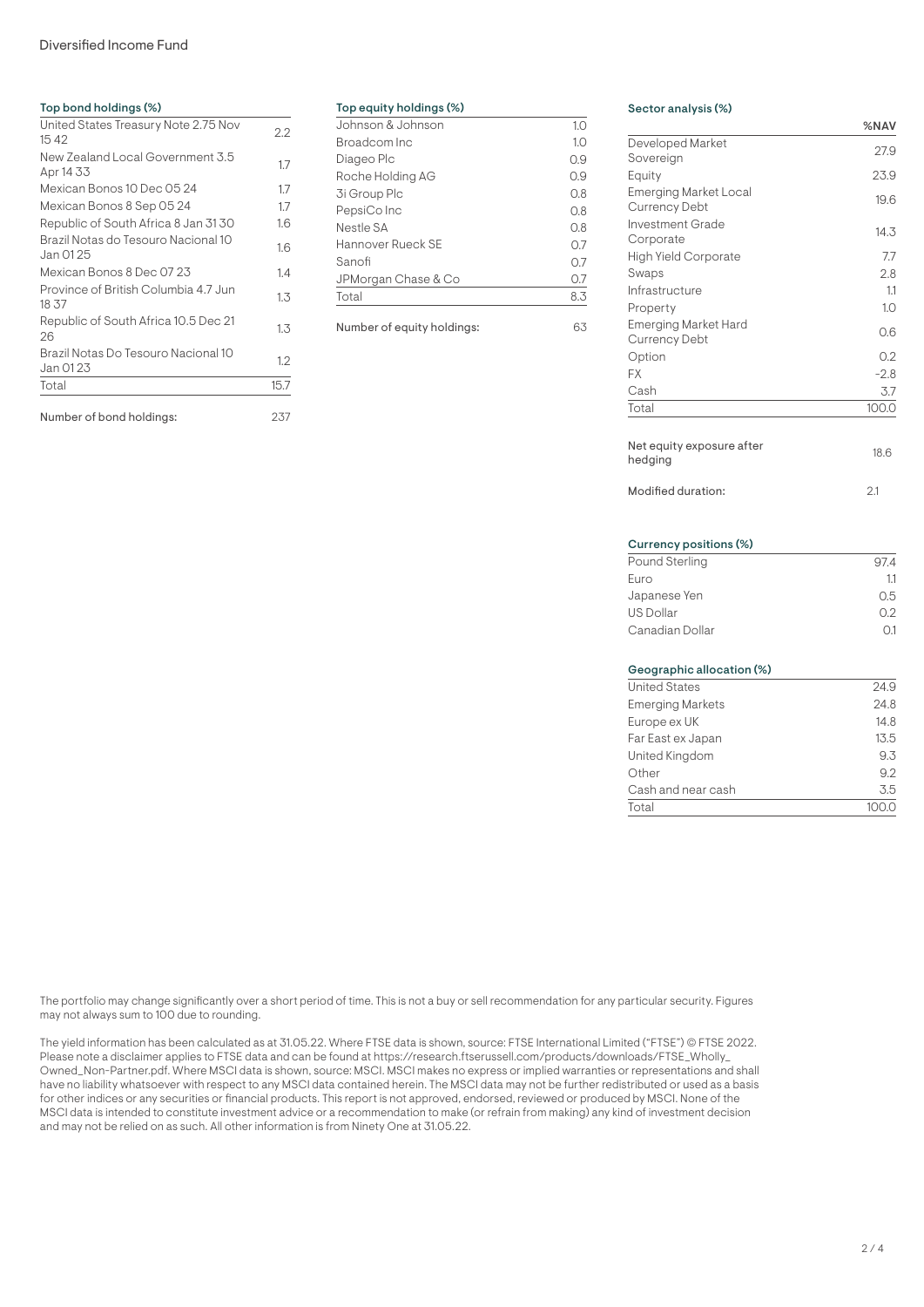# General risks

The value of these investments, and any income generated from them, will be affected by changes in interest rates, general market conditions and other political, social and economic developments, as well as by specific matters relating to the assets in which they invest. Past performance does not predict future returns; losses may be made. Ongoing costs and charges will impact returns. The Fund's objectives will not necessarily be achieved and there is no guarantee that these investments will make profits; losses may be made. Environmental, social or governance related risk events or factors, if they occur, could cause a negative impact on the value of investments. This Fund may not be appropriate for investors who plan to withdraw their money within the short to medium term.

# Specific fund risks

Charges from capital: For Inc-2 and Inc-3 shares classes, expenses are charged to the capital account rather than to income, so capital will be reduced. This could constrain future capital and income growth. Income may be taxable.

Currency exchange: Changes in the relative values of different currencies may adversely affect the value of investments and any related income.

Default: There is a risk that the issuers of fixed income investments (e.g. bonds) may not be able to meet interest payments nor repay the money they have borrowed. The worse the credit quality of the issuer, the greater the risk of default and therefore investment loss.

Derivatives: The use of derivatives may increase overall risk by magnifying the effect of both gains and losses leading to large changes in value and potentially large financial loss. A counterparty to a derivative transaction may fail to meet its obligations which may also lead to a financial loss.

Emerging market: These markets carry a higher risk of financial loss than more developed markets as they may have less developed legal, political, economic or other systems.

Equity investment: The value of equities (e.g. shares) and equity-related investments may vary according to company profits and future prospects as well as more general market factors. In the event of a company default (e.g. insolvency), the owners of their equity rank last in terms of any financial payment from that company.

Government securities exposure: The Fund may invest more than 35% of its assets in securities issued or guaranteed by a permitted sovereign entity, as defined in the definitions section of the Fund's prospectus.

Interest rate: The value of fixed income investments (e.g. bonds) tends to decrease when interest rates rise.

# Important information

All data as at 31.05.22. The most up to date fund details (e.g. name, overview, key facts etc) are reflected as at the date of publication. Any changes effective after publication will appear in the next update. This is a marketing communication. We recommend that you seek independent financial advice to ensure this Fund is suitable for your investment needs. This communication should not be distributed to retail customers who are resident in countries where the Fund is not registered for sale or in any other circumstances where its distribution is not authorised or is unlawful.

All the information contained in this communication is believed to be reliable but may be inaccurate or incomplete. A rating is not a recommendation to buy, sell or hold a fund.

The Fund is a sub-fund of the Ninety One Funds Series range (series i - iv) which are incorporated in England and Wales as investment companies with variable capital. Ninety One Fund Managers UK Ltd (registered in England and Wales No. 2392609 and authorised and regulated by the Financial Conduct Authority) is the authorised corporate director of the Ninety One Funds Series range.

This communication is not an invitation to make an investment nor does it constitute an offer for sale. Any decision to invest in the Fund should be made only after reviewing the full offering documentation, including the Key Investor Information Documents (KIID) and Prospectus, which set out the fund specific risks. Fund prices and copies of the Prospectus, annual and semi-annual Report & Accounts, Instruments of Incorporation and the Key Investor Information Documents may be obtained from www.ninetyone.com.